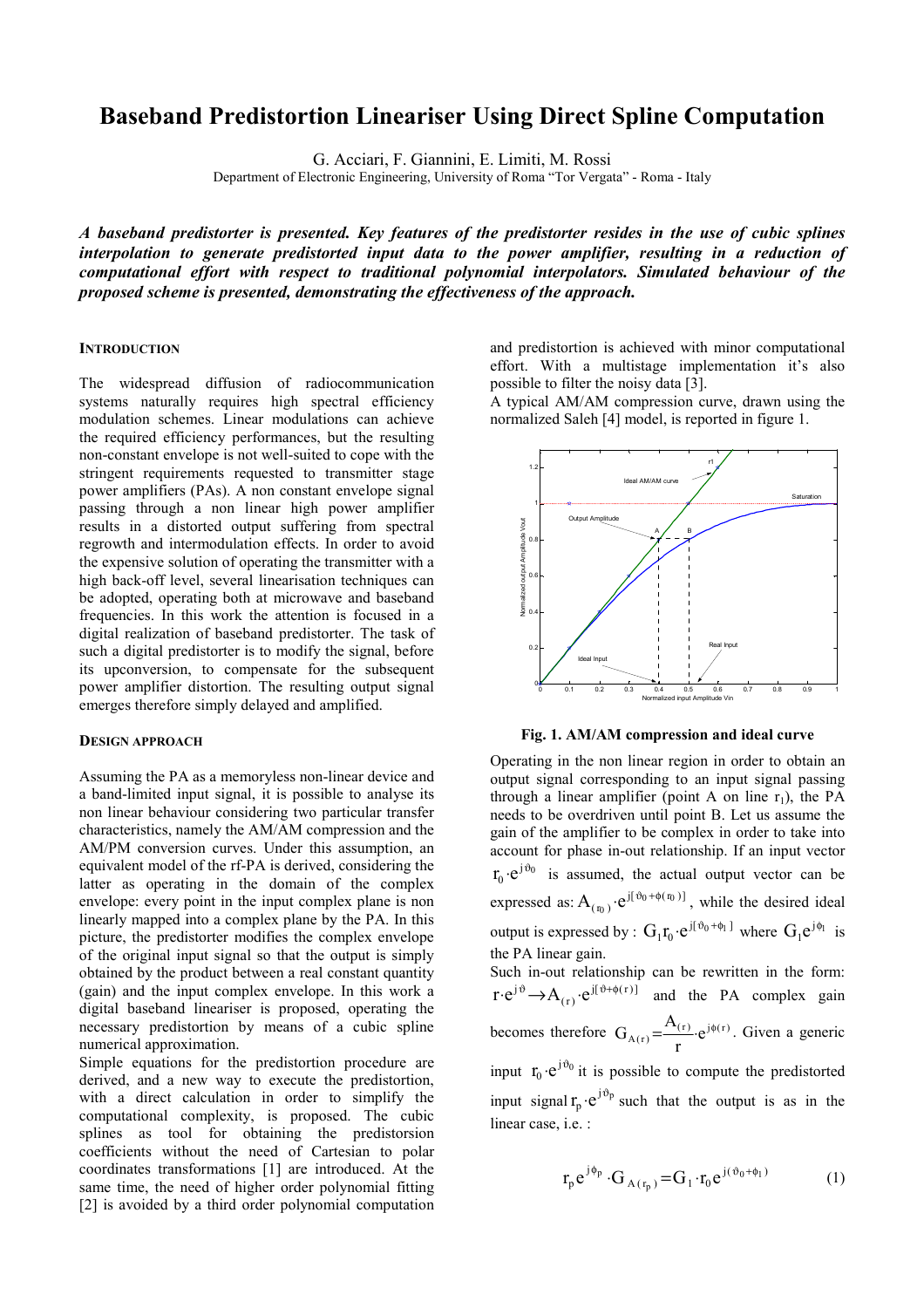If  $R_{A(r_p)} + jI_{A(r_p)} = 1/G_{A(r_p)}$  is a complex attenuation, the previous expression can be put in the form:

$$
r_{p}e^{j\phi_{p}} = (R_{A(r_{p})} + jI_{A(r_{p})}) \cdot G_{1} \cdot r_{0}e^{j(\vartheta_{0} + \phi_{1})}
$$
(2)

The complex attenuation of the PA can be separated into its real and imaginary parts and then interpolated with cubic splines, once the breakpoints have been properly selected. We choose to calculate the predistorted sample directly, without the need to index a LUT[4]. In order to reduce the computational effort an interpolation based on the modulus squared of the sample has been used. The PA model used in the simulation is obtained from a real K-Band TWTA, characterized by the AM/AM compression curve as in fig.2



**Fig. 2. TWTA AM/AM compression** 

And an AM/PM distorsion curve as in fig. 3



**Fig. 3.TWTA AM/PM distortion curve** 

In fig.4 a block diagram of the predistorter is shown.



**Fig. 4. Predistorster and PA block diagram** 

A 16-QAM constellation has been used and the resulting system has been simulated by [5]. The pulse shaping filter box applies two independents square root raised cosine FIR filter to the data with a 8X oversampling rate [6]. The signal is fed into the predistortion block and during the learning phase predistortion is obviously not applied, since PA characteristics are unknown at the moment. Complex samples are stored in a random access memory (RAM) and applied to a couple of DACs and reconstruction filters. A quadrature modulator and the PA complete the schematic.

During the learning phase the entire range of input/output values has to be swept. A sample of the amplified signal is demodulated (by a quadrature demodulator) and then fed into a pair of anti-aliasing filters and ADCs. Digital samples are stored in a RAM to be processed at the end of the learning phase. In the case here reported a number N=1000 of samples has been used for delay compensation. When the above N samples have been acquired by the system, the adaptation algorithm begins by sorting the vector of stored data. The DSP generates M breakpoints and proceeds to build the interpolators for the complex attenuation. M sets of 4 coefficients describing each a cubic spline are therefore generated. We used five equally spaced breakpoints in order to build the natural cubic spline interpolators. The synthetic reconstruction of the real and imaginary part of the complex attenuation starts with the building of the second derivatives matrix [A] considering n+1=5 breakpoints:

$$
h_i M_{i-1} + 2(h_i + h_{i+1}) M_i + h_{i+1} M_{i+1} =
$$
  
=  $6 \frac{y_{i+1} - y_i}{h_{i+1}} - 6 \frac{y_i - y_{i-1}}{h_i} \rightarrow i = 1, ..., n-1$  (3)

Where  $h_i$  is the subinterval amplitude,  $M_i$  is the second derivative at the breakpoint *i* and yi the ordinates. Since the breakpoints are equally spaced  $h_i=h$ , we solve for the linear system: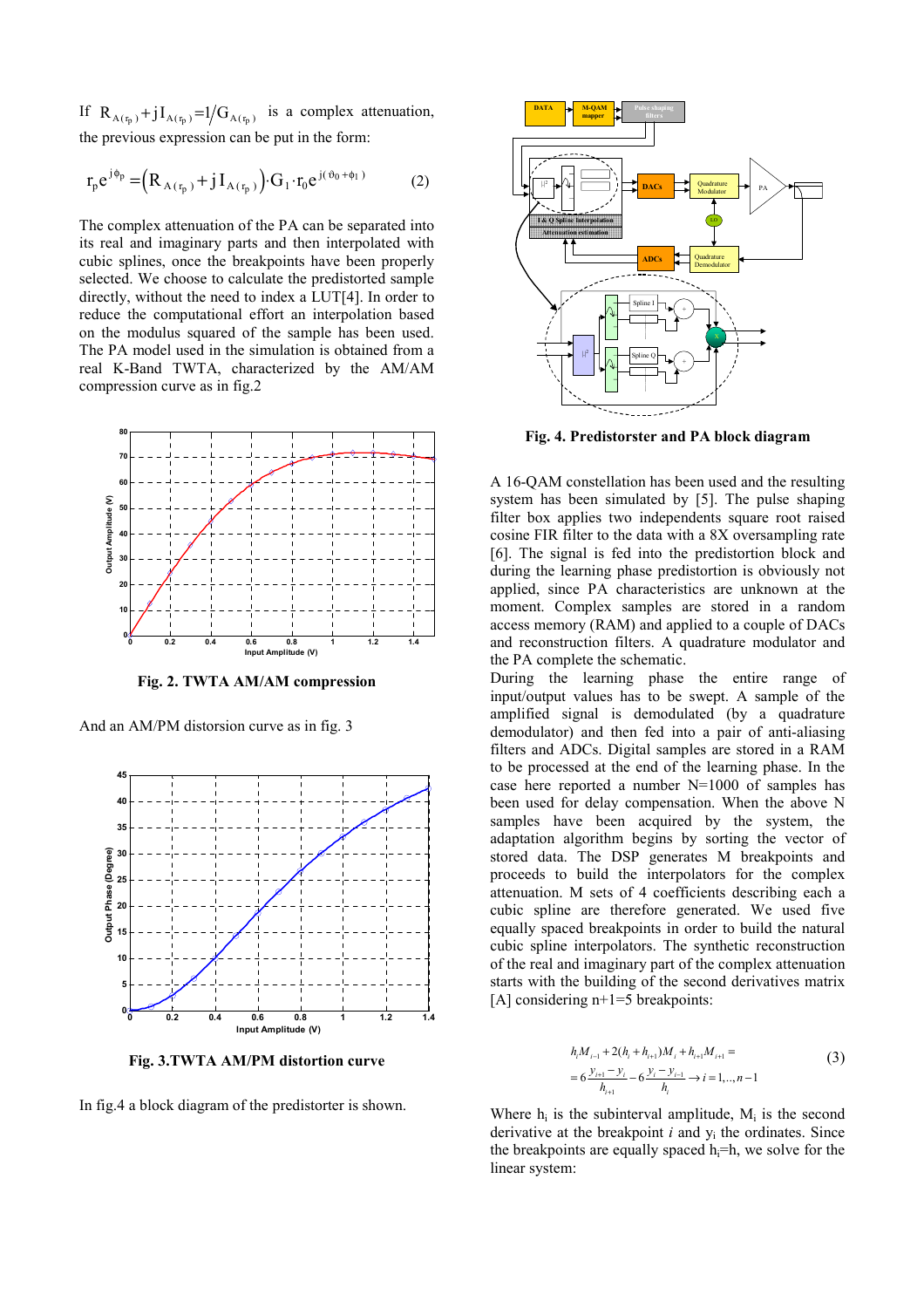$$
[A] = \begin{bmatrix} 4 & 1 & 0 \\ 1 & 4 & 1 \\ 0 & 1 & 4 \end{bmatrix} \Rightarrow [A] \begin{bmatrix} M_1 \\ M_2 \\ M_3 \end{bmatrix} = \frac{6}{h^2} \begin{bmatrix} (y_2 - y_1) - (y_1 - y_0) \\ (y_3 - y_2) - (y_2 - y_1) \\ (y_4 - y_3) - (y_3 - y_2) \end{bmatrix}
$$
 (4)

With  $M_0=M_4=0$ . Next we compute the integration constants  $B_i$  and  $C_i$  as :

$$
B_{i} = \frac{1}{h} (y_{i} - y_{i-1}) - \frac{h}{6} (M_{i} - M_{i-1})
$$
  
\n
$$
C_{i} = y_{i-1} - \frac{h^{2}}{6} M_{i-1}
$$
  
\n
$$
i = 0, ..., 4
$$
\n(5)

So the final form for each cubic spline interpolator  $F_i(x)$ between each couple of breakpoints becomes :

$$
F_i(x) = \frac{(x_i - x)^3 M_{i-1} + (x - x_{i-1})^3}{6h} + B_i(x - x_{i-1}) + C_i \quad (6)
$$

The predistortion phase starts computing the squared magnitude of the complex vector entering the PD (thus requiring 1 elementary sum and 2 products). A very simple test must be executed at this time to determine the right set of polynomial coefficients and successively the calculation starts, involving about 3+6 floating point (3 sums and 3 products) operations per sample per channel ( $I & O$ ).

The operations involved are quite simple but other complex tasks must be done at the same time. One of this is to compensate for the delay between the generated and demodulated data: this is accomplished using the correlation function between of the squared modulus of the original data and the demodulated data. In order to increase resolution the demodulated data are filtered with an upsampler [7][8].

Finally, the complex product of the interpolated output data and the input vector is performed: this task implies 4 products and 2 sums per sample to generate the output. If only one DSP is used, the computational effort is estimated to be about 21 Floating point operations/sample, but the task can be easily parallelised. For a 16-QAM modulation scheme and a source bit rate of 1 Mbit/s, the symbol rate is about 250Ksymb/s. Taking into account an oversampling rate of 8X this results in a sample rate of 2Msample/s. The single DSP solution leads to 42 MFLOPS. If the sample rate is too high for a single DSP, other faster calculus devices as FPGAs can be adopted.

Considering an oversample rate of 8X we obtain different floating point operations per sample according to the data rate and the M-QAM modulation levels, as indicated in tab.1

| <b>DATA</b>           | 4-QAM    | 16-QAM   | 64-OAM   | $256 - QAM$ |
|-----------------------|----------|----------|----------|-------------|
| <b>RATE</b><br>(kbps) | (MFLOPS) | (MFLOPS) | (MFLOPS) | (MFLOPS)    |
| 100,0                 | 8,40     | 4,20     | 2,80     | 2,10        |
| 200,0                 | 16,80    | 8,40     | 5,60     | 4,20        |
| 300,0                 | 25,20    | 12,60    | 8,40     | 6,30        |
| 400,0                 | 33,60    | 16,80    | 11,20    | 8,40        |
| 500,0                 | 42,00    | 21,00    | 14,00    | 10,50       |
| 600,0                 | 50,40    | 25,20    | 16,80    | 12,60       |
| 700,0                 | 58,80    | 29,40    | 19,60    | 14,70       |
| 800,0                 | 67,20    | 33,60    | 22,40    | 16,80       |
| 900,0                 | 75,60    | 37,80    | 25,20    | 18.90       |
| 1000,0                | 84,00    | 42,00    | 28,00    | 21,00       |
| 1100,0                | 92.40    | 46.20    | 30.80    | 23,10       |

## **Tab.1 MFLOPS vs. data rate & M-QAM levels**

#### **RESULTS**

The algorithm proposed in this contribution has been tested using a model of a TWTA from Thomson Tubes. The simulations have been performed in the baseband domain, varying the power level of the signal fed into the amplifier in order to demonstrate the predistortion benefits. In fig.5 the simulated output spectra of the linearly amplified input signal, together with the PA output, with and without predistortion are reported.



**Fig. 5 Spectrum of scaled input signal (--x--), PA output with PD (--o--) and without PD (--**•**--)** 

Without predistortion a visible spectral regrowth is present while using the proposed baseband predistortion the input and output spectra appropriately scale by a constant factor. The PA has been driven near the saturation (2 dB compression) and the eye diagram and scatter plot of the received 16-QAM constellation without PD and with PD are reported in Fig.6 and Fig.7 respectively. As clearly visible from the figures the presence of the PD improve the eye opening thus reducing symbols spreading.